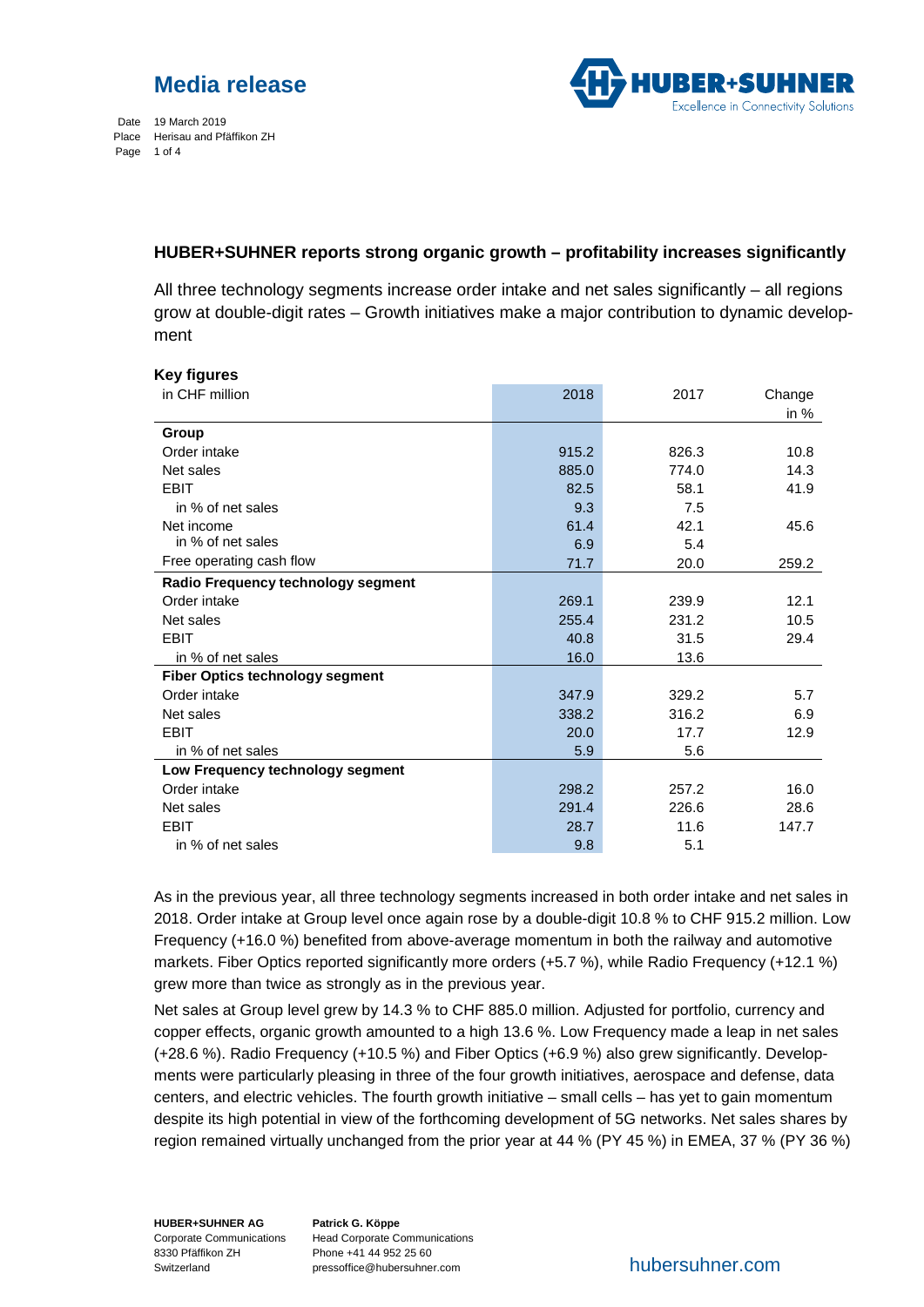## **Media release**



Date 19 March 2019 Place Herisau and Pfäffikon ZH Page 2 of 4

> in APAC, and 19 % (PY 19 %) in the Americas. This underlines the broad geographic base for growth.

The EBIT margin developed positively to 9.3 % (PY 7.5 %). In addition to the high level of growth, the disproportionately lower increase in costs and a favourable product mix laid the foundation for improved profitability. Year-on-year, research and development expenditure increased by 6.9 % to CHF 36.6 million. Net income increased to CHF 61.4 million (PY CHF 42.1 million), corresponding to a return on sales of 6.9 %. Free operating cash flow reached a high CHF 71.7 million (PY CHF 20.0 million). Among other factors, the sharp increase in cash flow can be attributed to a significant improvement in inventory turnover.

The strong growth in net sales necessitated an expansion of capacities within the global production network. As a result, the number of permanent employees worldwide increased by 256 to 4456 (4297 full-time equivalents – annual average). In Switzerland, the workforce increased by 24 to 1261, which primarily benefited the growth initiatives.

#### **Double-digit growth in the transportation and industrial markets; communication market also clearly up**

The communication market recovered in the 2018 financial year and recorded a plus in net sales of 6.7 % to CHF 401.0 million. By contrast, order intake was up 3.9 % on the previous year to CHF 406.4 million, thus not maintaining the high level of the first half of the year as expected. This was attributable to seasonal effects, particularly in the expansion of mobile communications infrastructure on the Indian subcontinent.

Order intake in the transportation market increased by 11.0 % to CHF 271.1 million, while net sales actually experienced a growth spurt with +24.6 % to CHF 269.3 million. In the railway market, the momentum regained in Asia in 2017 continued and the European markets also recorded high growth. In the automotive market segment, the company benefited from a positive market environment in general and from a high level of activity with new projects for high-voltage connectivity solutions in electric vehicles in particular.

In the industrial market, growth rates of 24.5 % to CHF 237.7 million in order intake and 17.8 % to CHF 214.7 million in net sales were even considerably higher than in the previous year. In addition to the important growth initiative in aerospace and defense, the wide variety of applications in other industrial high-tech niches also developed positively across the board.

#### **Radio Frequency technology segment with double-digit growth and further increase in profitability**

The Radio Frequency technology segment once again improved significantly on the previous year, both in order intake with growth of 12.1 % to CHF 269.1 million and net sales of 10.5 % to CHF 255.4 million. At 16.0 %, the EBIT margin increased by almost two and a half EBIT percentage points. In the aerospace and defense market segment, orders, e.g. for connectors in satellite construction, where rapid assembly processes, low weight and absolute zero error tolerance are important, contributed to growth.

**HUBER+SUHNER AG** Corporate Communications 8330 Pfäffikon ZH Switzerland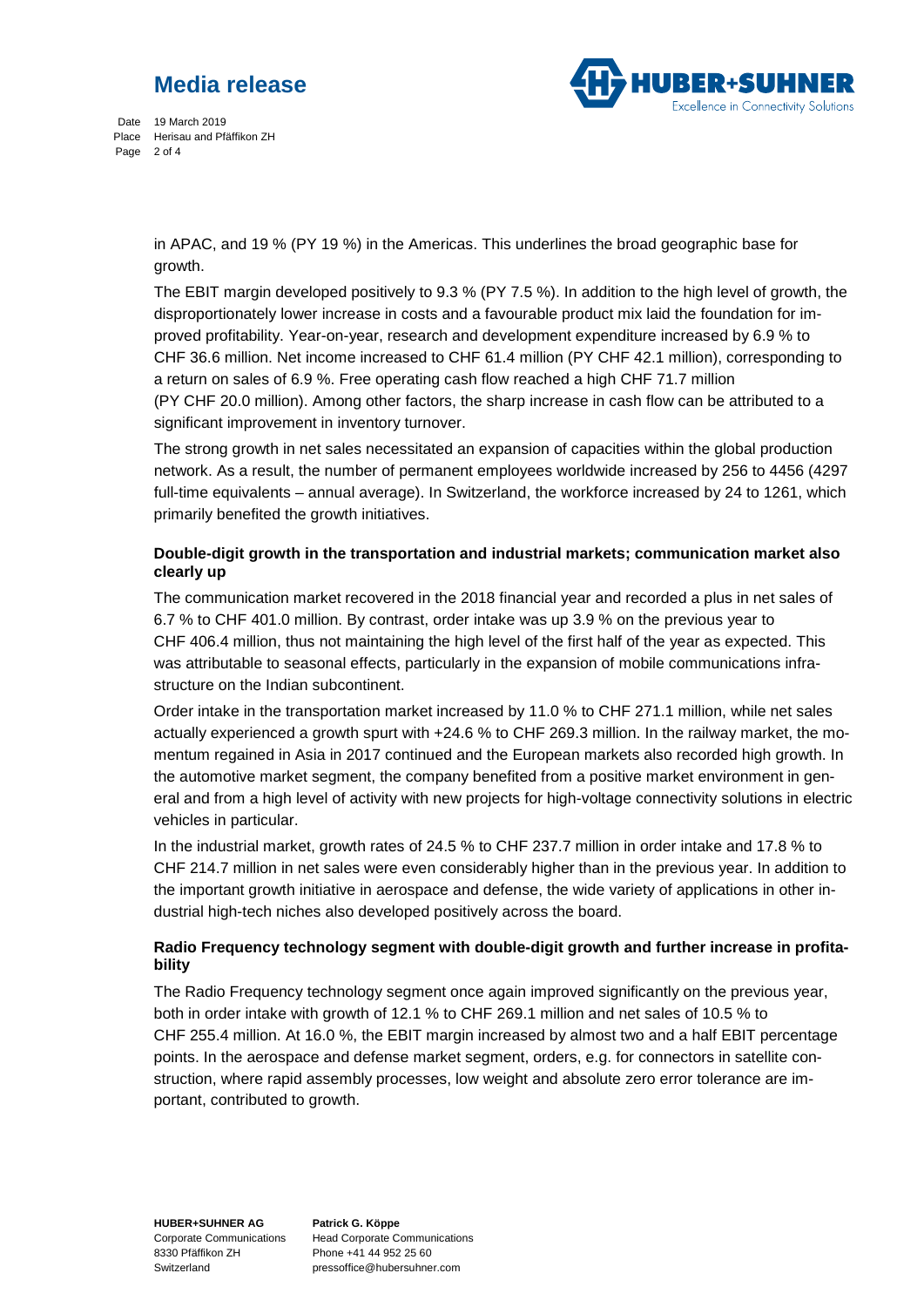# **Media release**



Date 19 March 2019 Place Herisau and Pfäffikon ZH Page 3 of 4

#### **Positive trend in Fiber Optics technology segment**

The Fiber Optics technology segment was able to increase order intake by 5.7 % to CHF 347.9 million and net sales by 6.9 % to CHF 338.2 million compared to the previous year, achieving an EBIT margin of 5.9 % (PY 5.6 %). Once again, mobile communications infrastructure projects in India accounted for a high level of net sales. Business in the data center growth initiative increased significantly. The company is also well positioned with innovative products and solutions in view of the upcoming development of 5G networks.

#### **Low Frequency technology segment makes significant strides forward**

Thanks to good development over the entire reporting period, the Low Frequency technology segment is in an even better position than it was one year ago. This is based on a 16.0 % increase in order intake to CHF 298.2 million and a leap of 28.6 % in net sales to CHF 291.4 million. The EBIT margin also developed impressively, almost doubling to 9.8 %. Despite the high level of orders, supply capability was maintained at a good level, and improved inventory management made a substantial contribution to the Group's increase in cash flow.

At the Pfäffikon site, the course was set for the merger of the two cable production plants Dorf and Witzberg. This will also strengthen the technology segment in the medium term.

#### **Outlook**

Taken as a whole, 2018 was a strong financial year above average. In the second half of the year, however, order intake slowed somewhat. From today's perspective, the two largest submarkets railway and cell site are expected to develop differently. While activities in the railway market should remain stable at around the high level of 2018, the volume in the cell site submarket should temporarily be somewhat lower, before this business should pick up again from 2020 in the wake of the 5G rollouts that will begin. On the other hand, further overall progress can be expected in the four growth initiatives.

For the current financial year, the Group expects net sales at the level of 2018. The EBIT margin is expected to be in the upper half of the medium-term EBIT target range of 8–10 %, provided that exchange rates remain comparable to 2018.

**HUBER+SUHNER AG** Corporate Communications 8330 Pfäffikon ZH Switzerland